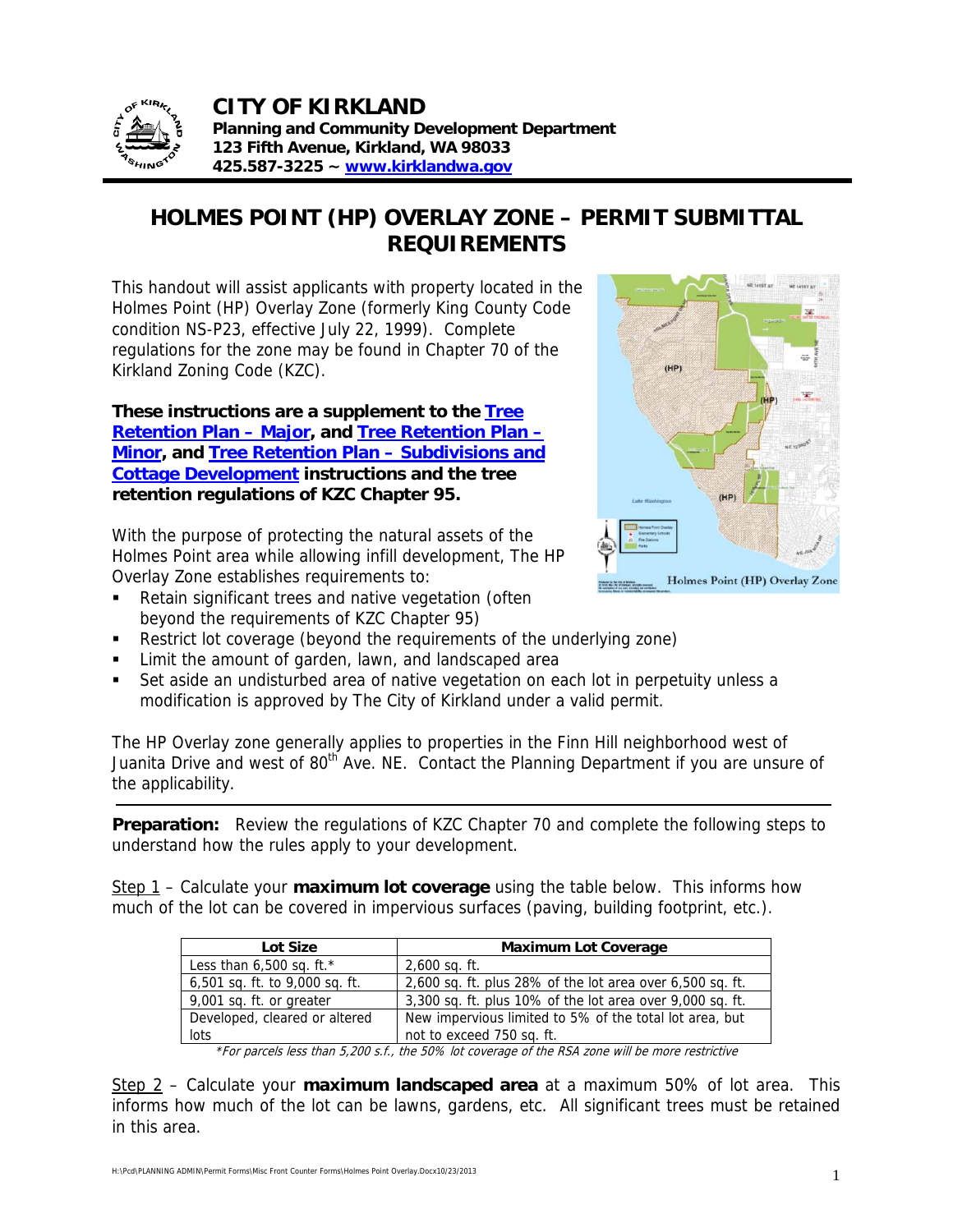Step 3 – Total your **allowed site alteration** (lot coverage)+(landscaped area). Maximum site alteration may not exceed 75%.

Step 4 – The remainder (minimum 25%) represents your required **undisturbed/native vegetation area**.

 $Step 5 -$  Incorporate your calculations and illustrations on your permit plans as indicated in the Site Plan Requirements below.



## **Holmes Point Overlay Zone**

## **Site Plan Requirements:**

- □ Site Plan drawn to scale and clearly titled "Holmes Point Native Vegetation Management Plan" showing:
	- $\Box$  All Tree Plan information as required by KZC Chapter 95 (see separate handout).
	- Table with calculations of the **maximum lot coverage**, **maximum landscaped area**, and minimum **undisturbed/native vegetation area**.
	- Demarcate the 50% **maximum landscaped area** (lawns, gardens, etc.) including retention of all significant trees within this area (refer to 70.15.3 for details).